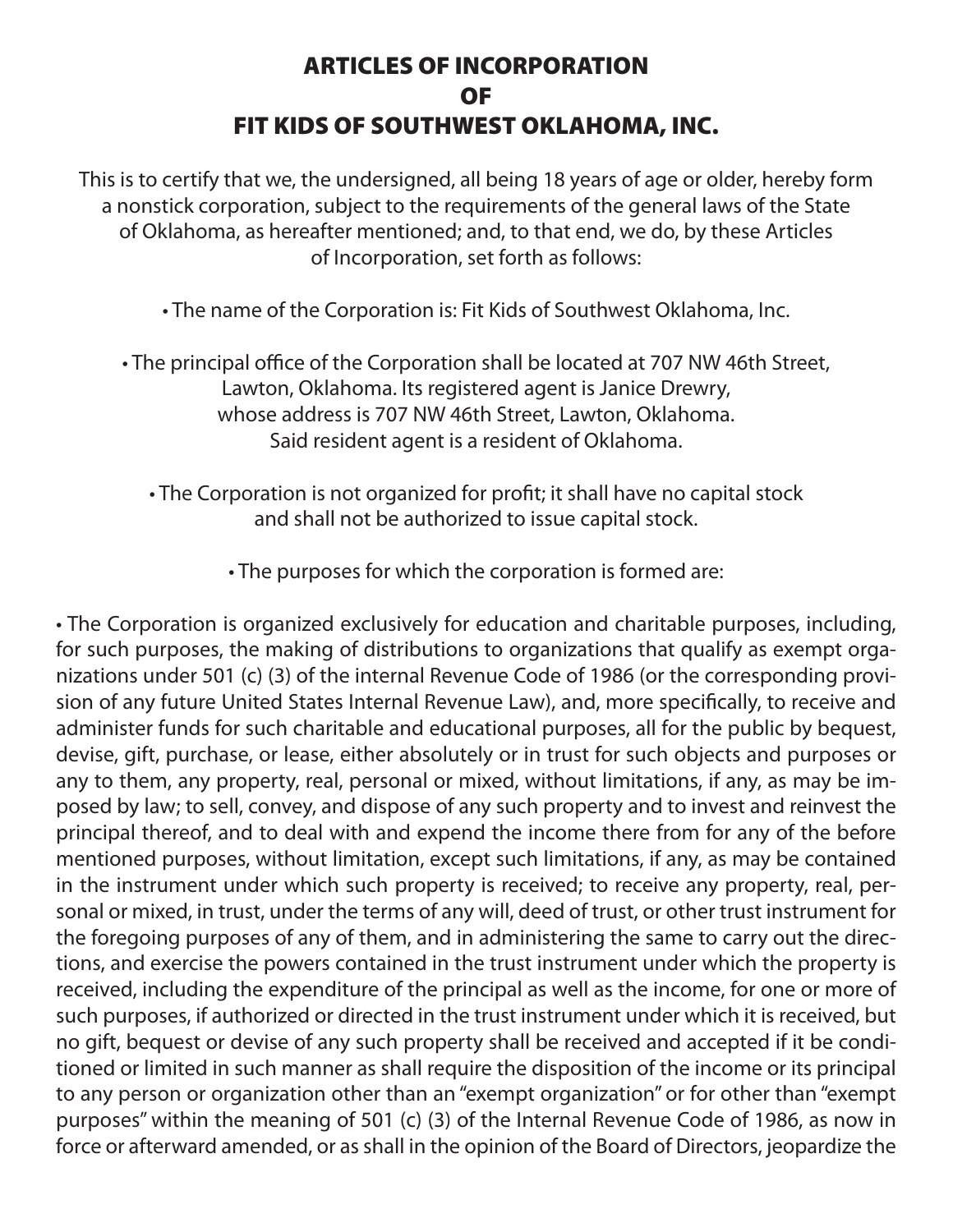federal income tax exemption of the corporation pursuant to 501 (c) (3) of the Internal Revenue Code of 1986, as now in force or later amended; to receive, take title to, hold, and use the proceeds and income of stocks, bonds, obligations, or other securities of any corporation or corporations, domestic or foreign, but only for the foregoing purposes, or some of them; and , in general, to exercise any, all and every power for which non-profit corporation organized under the applicable provisions of the Code of Oklahoma for scientific, educational, and charitable purposes all for the public welfare, can be authorized to exercise, but only to the extent the exercise of such powers are in furtherance of exempt purposes.

• No part of the net earnings of the corporation shall inure to the benefit of, or be distributed to, its directors, officers, or other private persons, except that the Corporation shall be authorized and empowered to pay reasonable compensation for services rendered and to make payments and distributions in furtherance of the purposes set forth in these Articles. No substantial part of the activities of the corporation shall be the carrying on of propaganda or otherwise attempting to influence legislation (except that, if the Corporation so elects, it may make such expenditures in conformity with 501 (H) of the Internal Revenue Code) and the Corporation shall not participate in or intervene in (including publishing or distribution of statements) any political campaign on behalf of, or in position to, any candidate for public office. Not with standing any other provision of the Articles, the Corporation shall not carry on any other activities not permitted to be carried on: (a) by a corporation exempt from Federal Income tax under 501 (c) (3) of the internal Revenue Code of 1986 (or the corresponding provision of any future United States Internal Revenue Law), or (b) by a corporation, contributions to which are deductible under 170 (c) (2) of the Internal Revenue Code of 1986 (or the corresponding provisions of any future United States Internal Revenue Law).

• Included among the education and charitable purposes for which the Corporation is organized, as qualified and limited by subparagraphs (a) and (b) of the Article 4 is to engage in any and all activities to promote good health and physical fitness.

• To do all and everything necessary, suitable and proper for the accomplishment of any of the purposes or the attainment of any of the objects or the furtherance of any of the powers earlier set forth, either along or in association with other corporations, firms, or individuals, and to do every other act or acts, things or things, incidental or appurtenant to or growing out of or connected with the a foresaid objections or purposes of any part or parts thereof, provided the same are not inconsistent with the laws under which this corporation is organized.

• The Corporation shall have no members.

• The affairs of the Corporation shall be managed by a Board of Directors, the number of members of which shall not be less than (3); and the exact number shall be fixed by the bylaws of the Corporation. At or before each annual meeting of the Directors, they shall appoint such